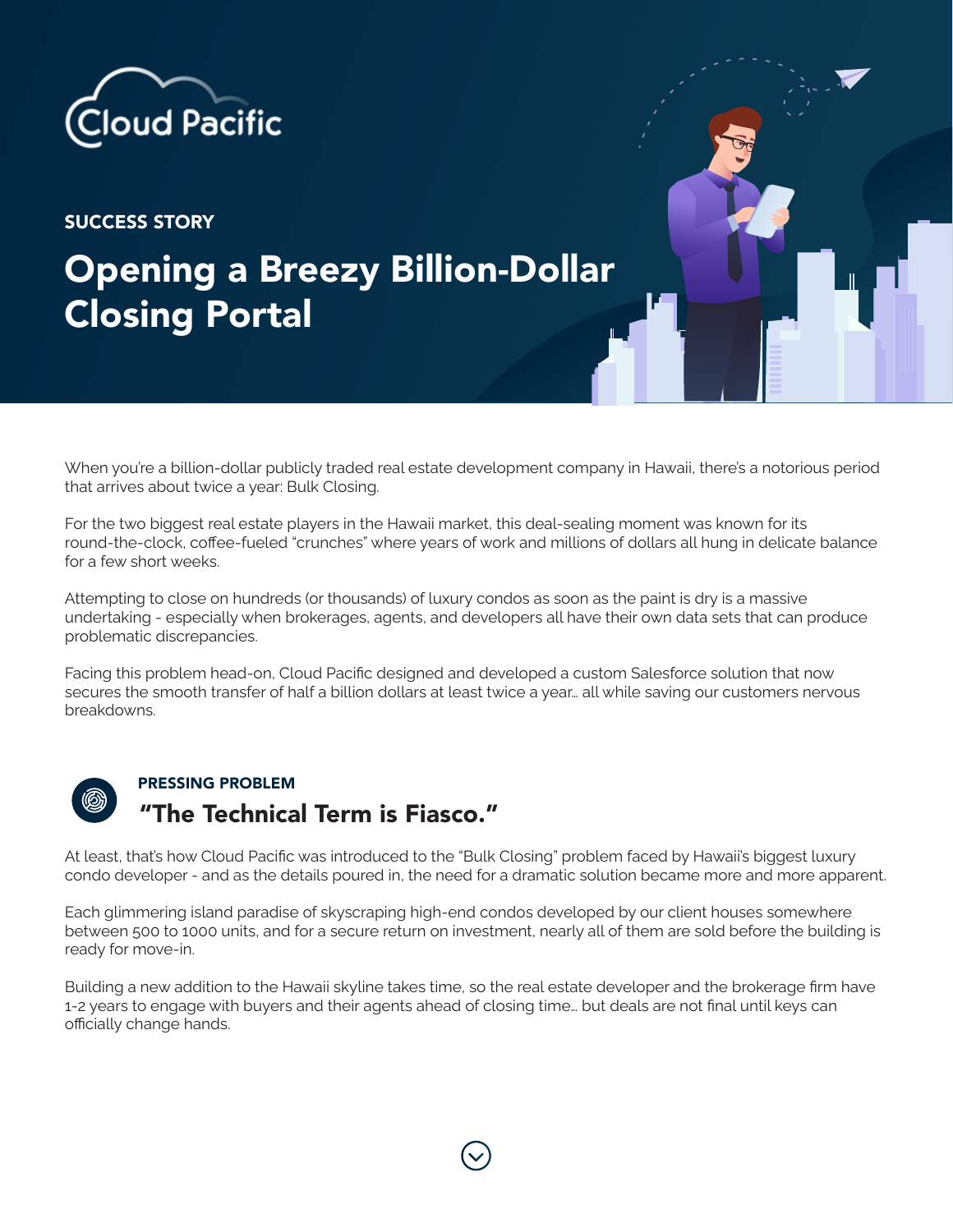This means that as soon as the hard hats and reflective vests are hung up for the last time, it's time to close on every unit in the building - all at once. If you've ever closed on a place yourself, you already know how much paperwork is involved. Now multiply that by 1000 and try to get it all done in a week.

Before Cloud Pacific developed a solution, the environment was pretty stressful and bleak: Our client would have to warn the Hawaii Bureau of Conveyances well in advance of their incoming apocalyptic paperwork dump, where the Bureau would have to devote entire teams to closing a non-stop flow of condos for days to weeks.

Even with weeks of warning, the Bulk Closing process was still daunting for everyone involved, mostly because there was no ongoing collaboration, no central data set, and no portal to query that data for any of the various moving parts involved. Our client had different data than their brokerage firm, whose selling agents were working with different data than the buying agents, and the buying agents were always the wildcard, since any one could represent any number of the thousands of people buying the condos.

With tens of thousands of pages of paperwork on everything from buyers' contact info, to mortgage company info, to final loan approval forms, to proof of funds documentation and more all being passed around by entities and organizations that weren't drawing from any central database or communicating with each other, the entire system seemed almost engineered to manufacture discrepancies.

And discrepancies were a huge problem for our client, who then had to draw out the Bulk Closing process and parse the data themselves over and over again. This meant plenty of additional time and revenue lost, and in extreme cases, even the potential for buyers backing out or legal ramifications if a mistake wasn't caught in time.



## SALESFORCE SOLUTION How About Seconds Instead of Days?

When Cloud Pacific was approached by Hawaii's largest real estate developer, they were extremely concerned about their persistent "bad agent" problem. The broken state of MLS data meant that "inactive" agents (like our hypothetical Joe) kept slipping through the cracks during deals that included hundreds of agents representing hundreds of buyers. It looked like the penalty hammer was going to come down soon, and the Senior VP was

| Closing<br>E |                                        |                               |                                    |                          |                               |                        |                    |                     |                     |                                                 |
|--------------|----------------------------------------|-------------------------------|------------------------------------|--------------------------|-------------------------------|------------------------|--------------------|---------------------|---------------------|-------------------------------------------------|
|              | Opportunities                          |                               |                                    |                          |                               |                        |                    |                     |                     |                                                 |
|              | Which Building would you like to view? |                               | Filter By Unit Number              |                          |                               |                        |                    |                     |                     |                                                 |
|              | ÷<br>A'Ali'i                           |                               |                                    | Q Enter unit number here |                               | <b>Download As CSV</b> |                    |                     |                     |                                                 |
|              |                                        |                               |                                    |                          |                               |                        |                    |                     |                     |                                                 |
|              | Unit #                                 | Owner<br><b>Occupant Unit</b> | Receipt of<br><b>Public Report</b> | <b>BASE PRICE</b>        | Add on parking or<br>upgrades | Credit/Less            | <b>GROSS PRICE</b> | <b>Loan Closing</b> | <b>Cash Closing</b> | Received Lender Info by<br>Due Date (loan only) |
|              |                                        |                               |                                    |                          |                               |                        |                    |                     |                     |                                                 |
|              |                                        |                               |                                    |                          |                               |                        |                    |                     |                     |                                                 |
|              |                                        |                               |                                    |                          |                               |                        |                    |                     |                     |                                                 |
|              |                                        |                               |                                    |                          |                               |                        |                    |                     |                     |                                                 |
|              |                                        |                               |                                    |                          |                               |                        |                    |                     |                     |                                                 |
|              |                                        |                               |                                    |                          |                               |                        |                    |                     |                     |                                                 |